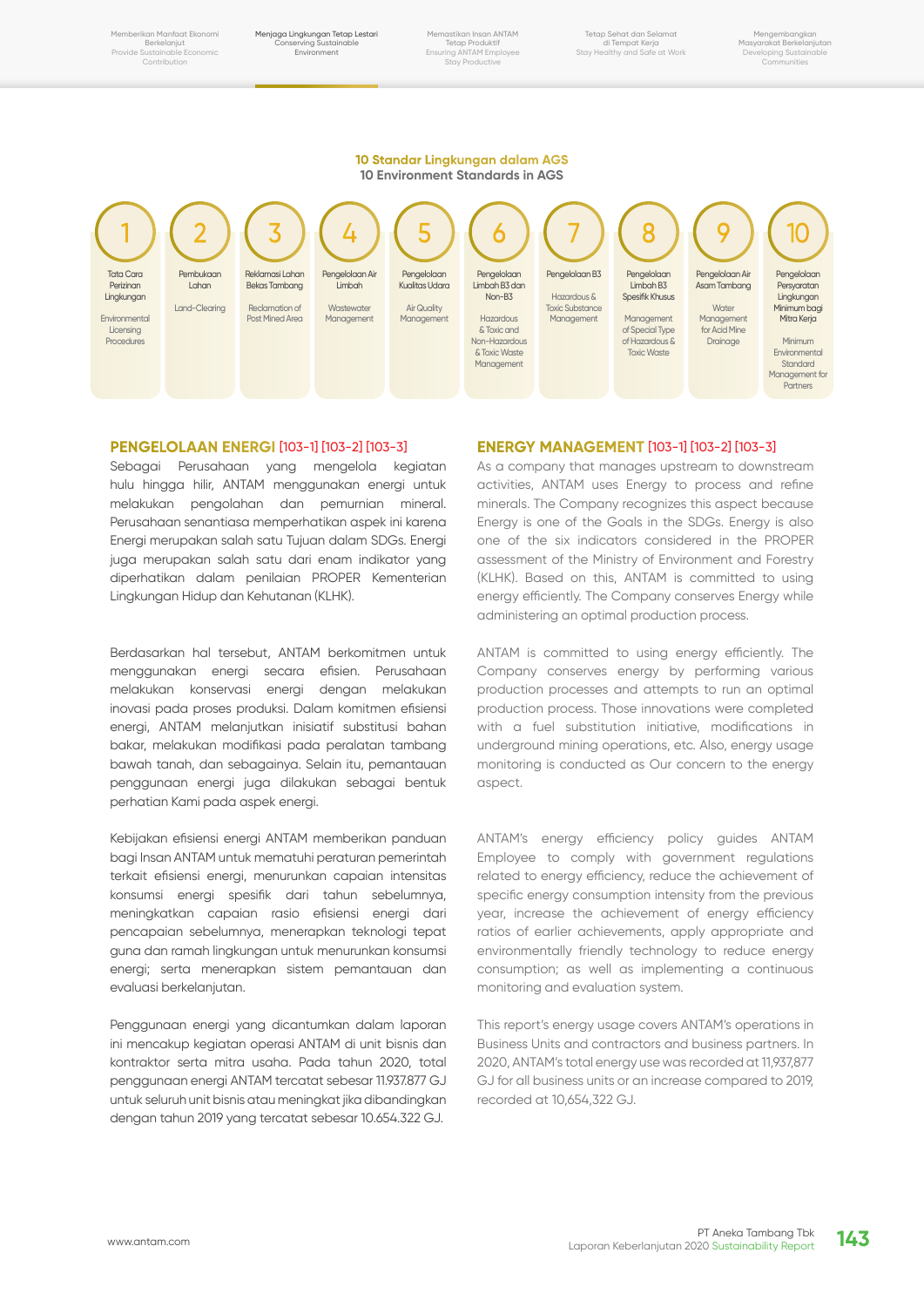

Pelibatan Pemangku Kepentingan dan Materialitas Stakeholders Engagement and Materiality

Sekilas ANTAM ANTAM in a Glance

Makna & Strategi Keberlanjutan ANTAM ANTAM Sustainability Values & Strategy

Tata Kelola Perusahaan untuk Mendukung Keberlanjutan Corporate Governance to Support Sustainability

Pada 2020, total penggunaan energi ANTAM tercatat sebesar 11,93 juta GJ, lebih tinggi dibandingkan 2019 sebesar 10,65 juta GJ. Secara umum kenaikan konsumsi energi ANTAM terjadi di UBP Nikel Sulawesi Tenggara karena peningkatan penggunaan batu bara dan konsumsi solar serta listrik di UBP Bauksit Kalimantan Barat. Meskipun demikian ANTAM berupaya menurunkan pemakaian sumber energi lainnya yakni marine fuel oil dan bensin di beberapa Unit Bisnis.



In 2020, ANTAM's total energy usage was recorded at 11.93 million GJ, higher than 2019's 10.65 million GJ. The increase occurred at the Southeast Sulawesi Nickel Mining Business Unit due to the higher coal and diesel consumption and electricity usage in the West Kalimantan Bauxite Mining Business Unit. However, ANTAM is attempting to reduce other energy sources, namely marine fuel oil and gasoline, in several business units.

#### **Total Konsumsi Energi Berdasarkan Unit Bisnis dan Sumber Energi** [302-1] Total Energy Consumption by Business Unit and Source [302-1]

|                                                                                                                  | <b>Sumber Energi</b><br><b>Energy Source</b>                                | <b>Satuan</b><br><b>Unit</b> | Periode   Period |             |             |             |             |            |  |
|------------------------------------------------------------------------------------------------------------------|-----------------------------------------------------------------------------|------------------------------|------------------|-------------|-------------|-------------|-------------|------------|--|
| <b>Unit Bisnis</b><br><b>Business Unit</b>                                                                       |                                                                             |                              | 2018             |             | 2019        |             | 2020        |            |  |
|                                                                                                                  |                                                                             |                              | Volume           | GJ          | Volume      | GJ          | Volume      | GJ         |  |
| <b>UBP Nikel</b><br>Sulawesi<br>Tenggara<br>Southeast<br>Sulawesi Nickel<br><b>Mining Business</b><br>Unit       | Marine Fuel Oil (MFO)                                                       | Liter                        | 136.777.617      | 5.249.525   | 149.872.395 | 5.752.103   | 131.303.059 | 5.039.411  |  |
|                                                                                                                  | <b>Industrial Diesel Oil</b><br>(IDO)                                       | Liter                        | 5.941.778        | 222.282     | 5.163.754   | 193.176     | 5.369.023   | 200.855    |  |
|                                                                                                                  | Batu Bara   Coal                                                            | Kg                           | 272.317.085      | 5.146.806   | 221.880.000 | 4.193.550   | 328.457.939 | 6.207.855  |  |
|                                                                                                                  | Solar   Diesel                                                              |                              | 554.874          | 20.758      | 612.105     | 22.899      | 473.516     | 17.714     |  |
|                                                                                                                  | Bensin   Fuel                                                               | Liter                        | 280.450          | 9.415       | 302.520     | 10.156      | 220.854     | 7.414      |  |
| <b>UBP Nikel</b><br>Maluku Utara<br>North Maluku<br>Nickel Mining<br><b>Business Unit</b>                        | Bensin   Fuel                                                               | Liter                        | 438.022          | 16.934      | 364.145     | 14.078      | 378.584     | 12.493     |  |
|                                                                                                                  | Solar   Diesel                                                              | Liter                        | 3.599.477        | 133.037     | 3.788.978   | 140.041     | 3.423.176   | 126.658    |  |
| <b>UBP Emas</b><br><b>Gold Mining</b><br><b>Business UNit</b>                                                    | Listrik (PLN)   Supplied<br>Electricity                                     | <b>KWh</b>                   | 62.399.184       | 225.655     | 56,560,419  | 203.618     | 55.540.000  | 199.944    |  |
|                                                                                                                  | Listrik (PLTD)   Diesel<br>Power Plant                                      | <b>KWh</b>                   | 321.400          | 3.017       | 264.140     | 3.054       | 124.400     | 1.498      |  |
|                                                                                                                  | <b>HSD</b> (Transportasi<br>Operasi)   Operational<br>Transportation        | Liter                        | 113.289          | 4.238       | 94.093      | 3.520       | 82.175      | 3.074      |  |
|                                                                                                                  | <b>HSD (Operasi Alat</b><br>Berat)   Heavy<br><b>Machineries Operations</b> | Liter                        | 437.690          | 16.374      | 456.526     | 17.079      | 400.933     | 14.999     |  |
|                                                                                                                  | HSD (Pabrik)   Plant                                                        | Liter                        | 533.191          | 19.947      | 467.006     | 17.471      | 448.518     | 16.779     |  |
| <b>UBPP Logam</b><br>Mulia<br>Precious Metals<br>Processing<br>and Refinery<br><b>Business Unit</b>              | Listrik (PLN)   Supplied<br>Electricity                                     | <b>KWH</b>                   | 2.809.720        | 10.115      | 2.831.760   | 10.194      | 2.847.750   | 11.391     |  |
|                                                                                                                  | Gas Alam   Natural Gas                                                      | m <sup>3</sup>               | 266.893          | $10.142*$   | 202.708     | $7.703*$    | 214.353     | 8.145      |  |
|                                                                                                                  | Solar   Diesel                                                              | Liter                        | 3.200            | 120         | 3.400       | 128         | 5.600       | 201,6      |  |
| <b>UBP Bauksit</b><br>Kalimantan<br>Barat<br>West<br>Kalimantan<br><b>Bauxite Mining</b><br><b>Business Unit</b> | Solar   Diesel                                                              | Liter                        | 1.440.095        | 55.674      | 1.327.195   | 53.350,2    | 1.557.252   | 56.061,07  |  |
|                                                                                                                  | Bensin   Fuel                                                               | Liter                        |                  | $\Omega$    | $\Omega$    | $\bigcap$   | $\Omega$    | $\Omega$   |  |
|                                                                                                                  | Listrik (PLTD+BTG ICA)  <br>Electricity                                     | <b>KWh</b>                   | 2.117.099        | 7.622       | 3.050.718   | 12.202      | 3.345.800   | 13.383     |  |
|                                                                                                                  |                                                                             |                              | Total            | 11.151.661* |             | 10.654.322* |             | 11.937.877 |  |

Catatan | Notes:

- Faktor konversi menggunakan standar IPCC (UNEP) 2006, GHG Protocol (WBCSD, WRI). ISO 14064

- Pengukuran konsumsi energi listrik dilaksanakan di seluruh Unit Bisnis mengacu pada ketentuan standar PROPER dari Kementerian Lingkungan Hidup dan Kehutanan Republik Indonesia.

- The conversion factor uses the 2006 IPCC (UNEP) standard, GHG Protocol (WBCSD, WRI). ISO 14064<br>- Measurement of electrical energy consumption is carried out in all Business Units according to the PROPER standard provisio

- ø Faktor konversi | Conversion factor: 1 KWH = 0,004 GJ | 1 KWH = 0.004 GJ
- 
- 1 m3 Gas Alam = 0,038 GJ\* | 1 m3 Natural Gas = 0.038 GJ\* 1 liter High Speed Diesel = 0,036 GJ | 1 liter of High Speed Diesel = 0.036 GJ
- 
- 1 liter Bensin = 0,033 GJ | 1 liter of gasoline = 0.033 GJ 1 liter Marine Fuel Oil = 0,038 GJ | 1 liter Marine Fuel Oil = 0.038 GJ
- 
- 
- 1 liter Industril Diesel Oil = 0,037 GJ | 1 liter of Industry Diesel Oil = 0.037 GJ 1 kg Batu Bara = 0,019 GJ | 1 kg of coal = 0.019 GJ \* Restatement dari laporan sebelumnya | Restatement from previous report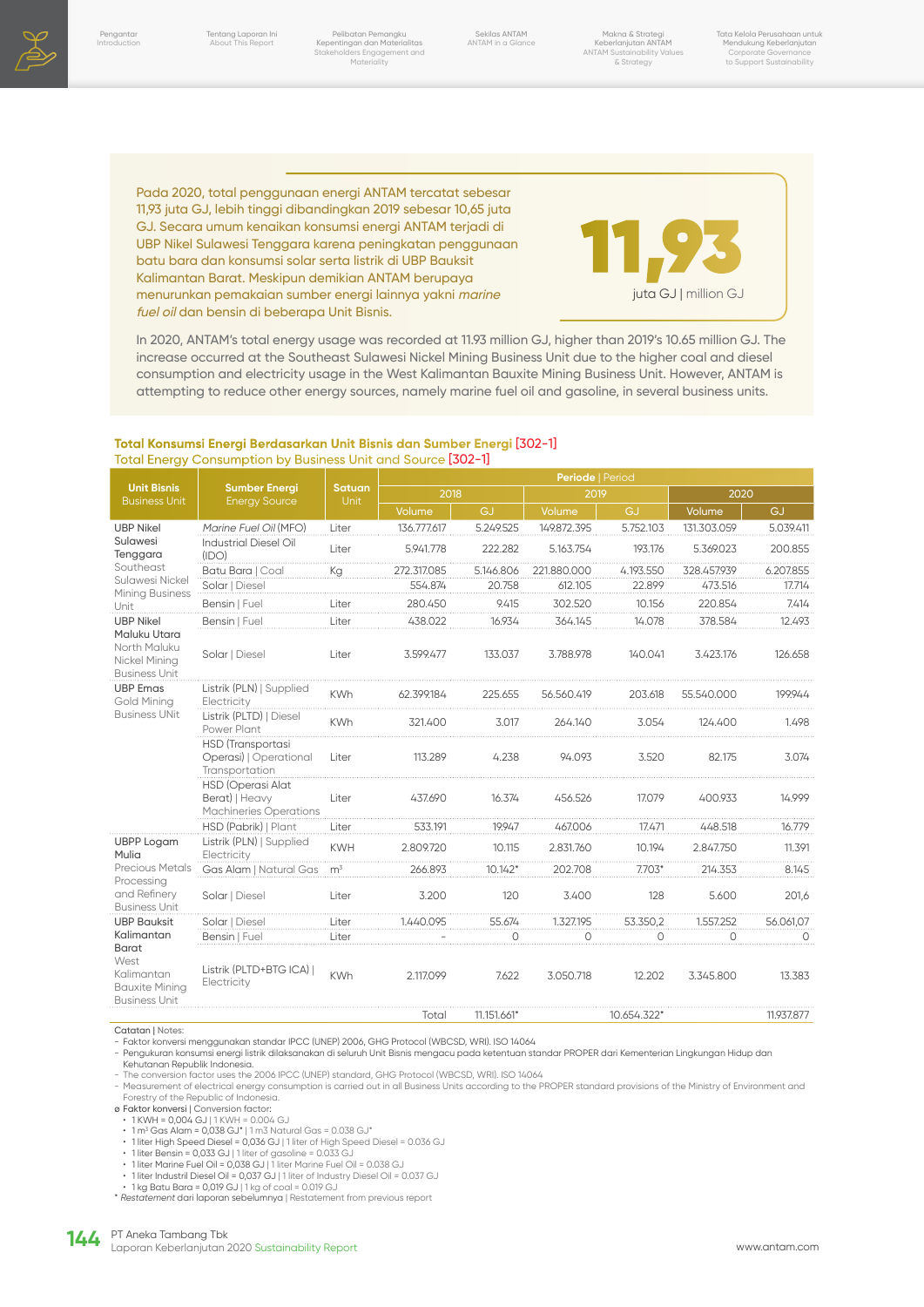Memberikan Manfaat Ekonomi Berkelanjut Provide Sustainable Economic **Contribution** 

Menjaga Lingkungan Tetap Lestari Conserving Sustainable Environment

Memastikan Insan ANTAM Tetap Produktif Ensuring ANTAM Employee Stay Productive

Tetap Sehat dan Selamat di Tempat Kerja Stay Healthy and Safe at Work

Mengembangkan Masyarakat Berkelanjutan Developing Sustainable Communities

# **Memanfaatkan Marine Fuel Oil Sludge untuk Substitusi Bahan Bakar Batu Bara** Utilizing Marine Fuel Oil Sludge for Coal Fuel Substitution

Pada tahun 2020, ANTAM melanjutkan inisiatif substitusi sebagian bahan bakar batu bara dengan memanfaatkan Marine Fuel Oil sludge (MFO) di UBP Nikel Sulawesi Tenggara. ANTAM mengoperasikan Pembangkit Listrik Tenaga Diesel (PLTD) dan Pembangkit Listrik Tenaga Uap (PLTU) sebagai sumber energi pabrik feronikel. MFO sludge digunakan sebagai bahan bakar dan memiliki kapasitas 8x17 MW dan digunakan ANTAM untuk memasok listrik furnace.

MFO adalah salah satu jenis Heavy Fuel Oil (HFO) yang merupakan hasil bawah (residu) dari distilasi minyak mentah. MFO perlu treatment pemisahan kandungan lumpur, kotoran padat, dan air mengingat tingkat kekentalannya yang lebih tinggi dibandingkan HSD (High Sulfur Diesel). Treatment tersebut dilakukan sebelum digunakan dalam sistem pembangkit dan dilakukan pemanasan untuk menurunkan kekentalannya. Hasil pemisahan inilah yang disebut dengan sludge.

Sludge MFO memiliki nilai kalor tinggi mencapai 34 MJ/ kg sehingga ANTAM memanfaatkannya di Rotary Kiln sebagai substitusi bahan bakar tanpa diperlukan izin pemanfaatan LB3 sesuai Risalah Pengolahan Data KLHK No. RPD-146/PSLB3-VPLB3/2018 tanggal 16 November 2018.

Selama tahun 2020, ANTAM telah memanfaatkan 1,48 juta liter sludge MFO sebagai substitusi bahan bakar di Rotary Kiln. Volume sludge tersebut setara dengan sekitar 44 ribu GJ. Dari substitusi ini diperoleh penghematan penggunaan batu bara sebesar 1.490 ton dan diperoleh penghematan sebesar Rp1,2 miliar.

In 2020, ANTAM continued to coal fuel substitution initiative by utilizing Marine Fuel Oil sludge (MFO) at the Southeast Sulawesi Nickel Mining Business Unit. ANTAM operates a Diesel Power Plant (PLTD) and a Coal-Fired Power Plant (PLTU) as energy sources for the ferronickel plant. MFO sludge applied as fuel with a capacity of 8x17 MW, and is used to supply furnace electricity.

MFO is a type of Heavy Fuel Oil (HFO) that is the base product (residue) of crude oil distillation. MFO needs separation treatment for the content of sludge, solid dirt, and water considering its viscosity level is higher than HSD (High Sulfur Diesel). The treatment handled before it is used in the generator system and is heated to reduce its thickness. The result of this separation is known as sludge.

MFO sludge has a high calorific value of 34 MJ/kg which suitable for Rotary Kiln as a fuel substitute without requiring a permit to utilize LB3 according to the Ministry of Environment and Forestry Data Processing Treatise No. RPD-146/PSLB3-VPLB3/2018 dated 16 November 2018.

During 2020, ANTAM has utilized 1.48 million liters of MFO sludge as a substitute for fuel in the Rotary Kiln. The sludge volume is equivalent to around 44 thousand GJ. ANTAM was saving 1,490 tonnes of coal, equivalent of Rp1.2 billion with this initiative.

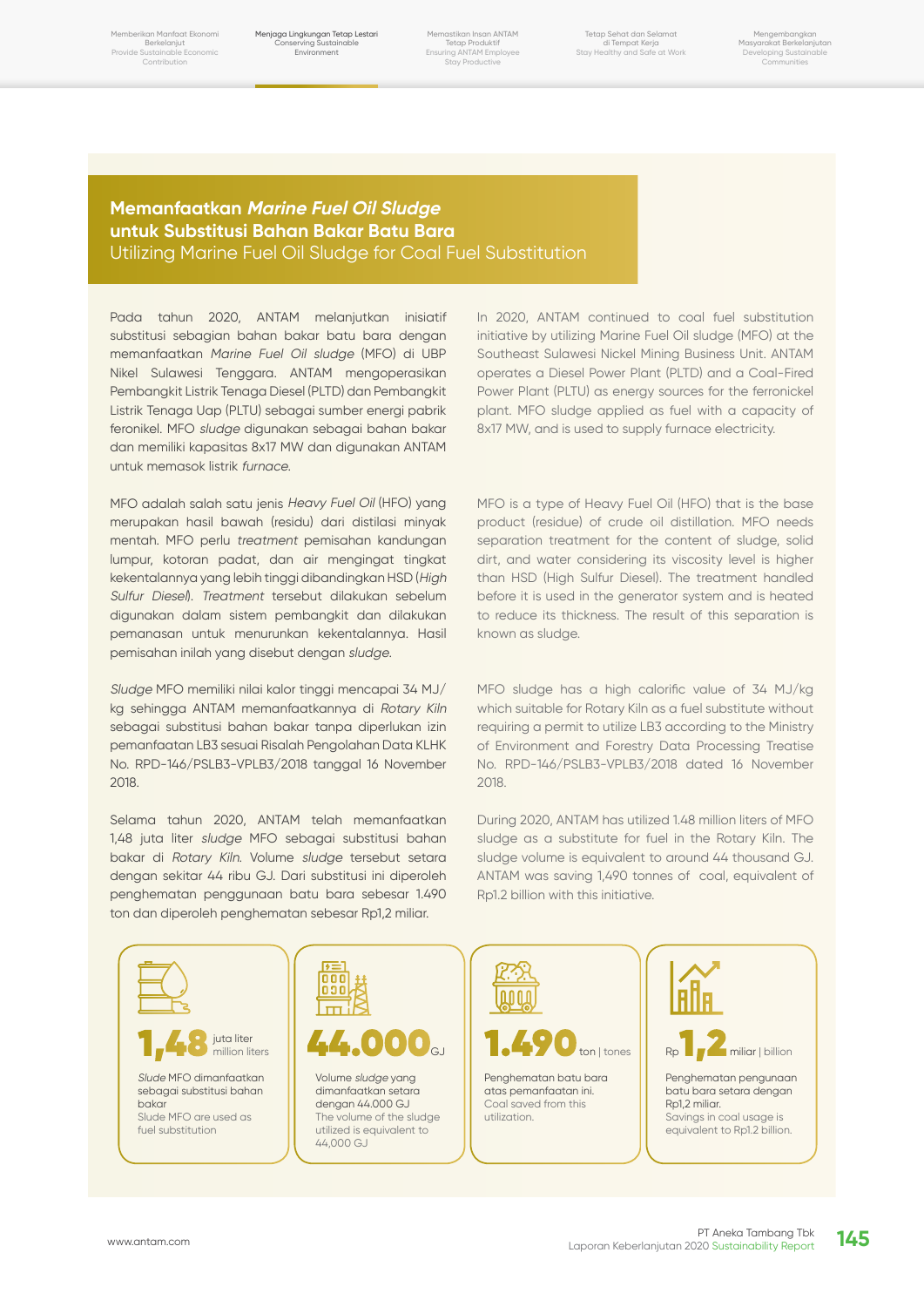

Sekilas ANTAM ANTAM in a Glance

Sejalan dengan konsumsi energi ANTAM yang mengalami kenaikan khususnya di UBP Nikel Sulawei Tenggara, intensitas energi yang digunakan pada 2020 juga lebih tinggi dari tahun 2019.

In line with the higher ANTAM's energy consumption, especially in Southeast Sulawesi Nickel Mining Business Unit, the energy intensity in 2020 is also higher than in 2019.

### **Realisasi Produksi dan Intensitas Energi Berdasarkan Unit Bisnis** [302-3] Production Realization and Energy Intensity Based on Business Unit [302-3]

|                                                                           | <b>Unit Bisnis   Business Unit</b>               | Satuan   Unit  | 2018       | 2019       | 2020       |
|---------------------------------------------------------------------------|--------------------------------------------------|----------------|------------|------------|------------|
| <b>UBP Nikel Sulawesi</b>                                                 | <b>Total Energi   Total Energy</b>               | G <sub>1</sub> | 10.648.786 | 10.171.883 | 11.473.250 |
| Tenggara<br>Southeast Sulawesi Nickel<br>Mining Business Unit             | <b>Total Produksi</b><br><b>Total Production</b> | TNi            | 24.868     | 25.713     | 25,970     |
|                                                                           | Intensitas Energi<br>Energy Intensity            | GJ/TNi         | 428.21     | 395,59     | 441.79     |
| <b>UBP Nikel Maluku Utara</b>                                             | <b>Total Energi   Total Energy</b>               | GJ             | 149.970    | 154.118    | 139,151    |
| North Maluku Nickel<br>Mining Business Unit                               | <b>Total Produksi</b><br><b>Total Production</b> | <b>WMT</b>     | 4.827.762  | 3.890.171  | 2.429.203  |
|                                                                           | Intensitas Energi<br>Energy Intensity            | GJ /WMT        | 0,03       | 0,04       | 0,06       |
| <b>UBP Emas</b>                                                           | <b>Total Energi   Total Energy</b>               | G.             | 269.232    | 244.741    | 236.294    |
| <b>Gold Mining Business Unit</b>                                          | <b>Total Produksi</b><br><b>Total Production</b> | Dore Ka        | 12.169     | 12.805     | 9.808      |
|                                                                           | Intensitas Energi<br>Energy Intensity            | GJ/Dore Kg     | 22,12      | 19,11      | 24,09      |
| <b>UBPP Logam Mulia</b>                                                   | <b>Total Energi   Total Energy</b>               | G.             | $20.377*$  | 18.025*    | 19.737.6   |
| <b>Precious Metals</b><br>Processing and Refinery<br><b>Business Unit</b> | <b>Total Produksi</b><br><b>Total Production</b> | Кa             | 237.834    | 257.712    | 217,005    |
|                                                                           | Intensitas Energi<br>Energy Intensity            | GJ/Kq          | $0,086*$   | $0,070*$   | 0,091      |
| <b>UBP Bauksit Kalimantan</b>                                             | <b>Total Energi   Total Energy</b>               | G <sub>1</sub> | 63.296     | 65.552     | 69.444,07  |
| <b>Barat</b><br>West Kalimantan Bauxite<br>Mining Business Unit           | <b>Total Produksi</b><br><b>Total Production</b> | <b>WMT</b>     | 1.102.385  | 1.770.120  | 1.553.457  |
|                                                                           | Intensitas Energi<br>Energy Intensity            | GJ/WMT         | 0.06       | 0,04       | 0.04       |

\*Restatement dari tahun sebelumnya | Restatement from previous report